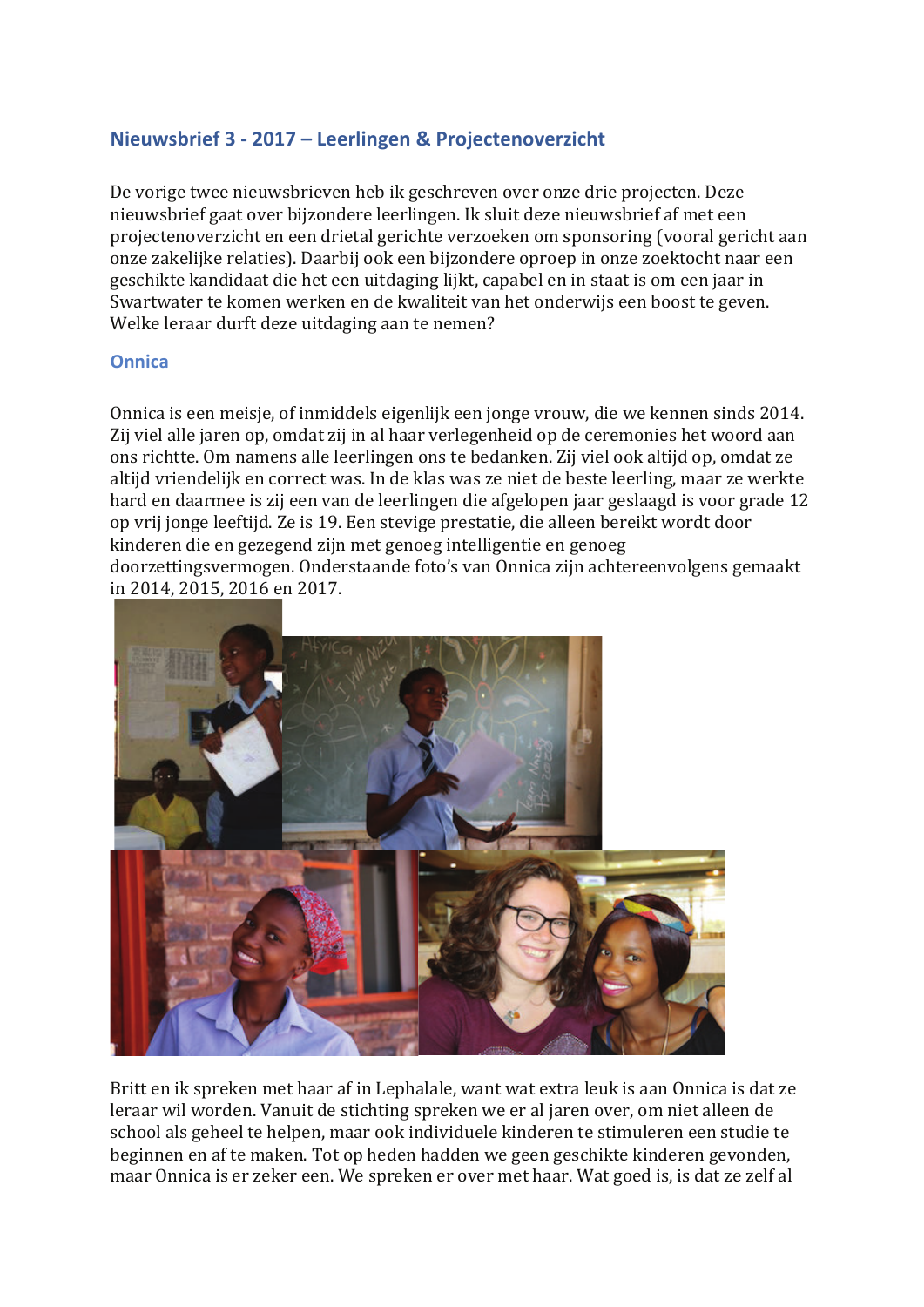een beurs heeft aangevraagd (is nog niet toegekend). Die zijn er beperkt beschikbaar en zijn eigenlijk net als in Nederland leningen, die je later terug betaald. We proberen uit te zoeken wat precies de kosten zijn voor haar ouders en voor haar zelf. Ook vragen we haar om na te denken wat zij precies zelf kan doen, naast goede resultaten halen. Het zou mooi zijn als zij een voorbeeld wordt voor andere kinderen, een soort rolmodel, over hoe het leven kan lopen en wat je daar zelf aan kan doen. We kunnen haar reactie nog niet goed pijlen, wellicht ook omdat het nog niet heel concreet is. We spreken over ruim een week nogmaals met haar af, zodat zij een aantal dingen op een rij kan zetten en dan maken we gelijk kennis met haar moeder. Wordt vervolgd! Het zou mooi zijn als we een specifieke sponsor kunnen vinden om Onnica haar studie te bekostigen, dus bij interesse, meld je snel. Naar verwachting gaat het om enkele duizenden euro's per jaar voor een periode van drie of vier jaar.

### **Stanfort**

Sommige van jullie vroegen er al naar. Hoe is het nu met Stanfort? Voor onze nieuwe lezers: Stanfort is een jongetje van inmiddels 11 jaar oud. Hij zat vorig jaar nog altijd in de klas bij de allerjongste kinderen en was een buitenbeentje. Hij lachte nooit en had altijd een stuurse uitdrukking. Hoe dat kwam? Hij kon niets zien. Hij had een virus in zijn ogen gekregen, dat we in Nederland in een week zouden oplossen, maar dat virus zat er al bijna zijn hele leven en had hem nagenoeg blind gemaakt. Daarmee is een leven als bedelaar het enige dat er voor hem in het verschiet zou zijn. Hij zou nooit ook maar 1 klas doorkomen, want hij kon niet schrijven of lezen natuurlijk. Hij had ook geen ouders die echt voor hem zorgden, maar wel een hele arme, maar keurige oma. Met haar hebben we overlegd en toen hebben we Stanfort meegenomen naar de stad. Naar een opticien. En daar bleek dat hij met een simpele crème in combinatie met een bril weer zou kunnen zien. Een normaal jongetje zou worden.

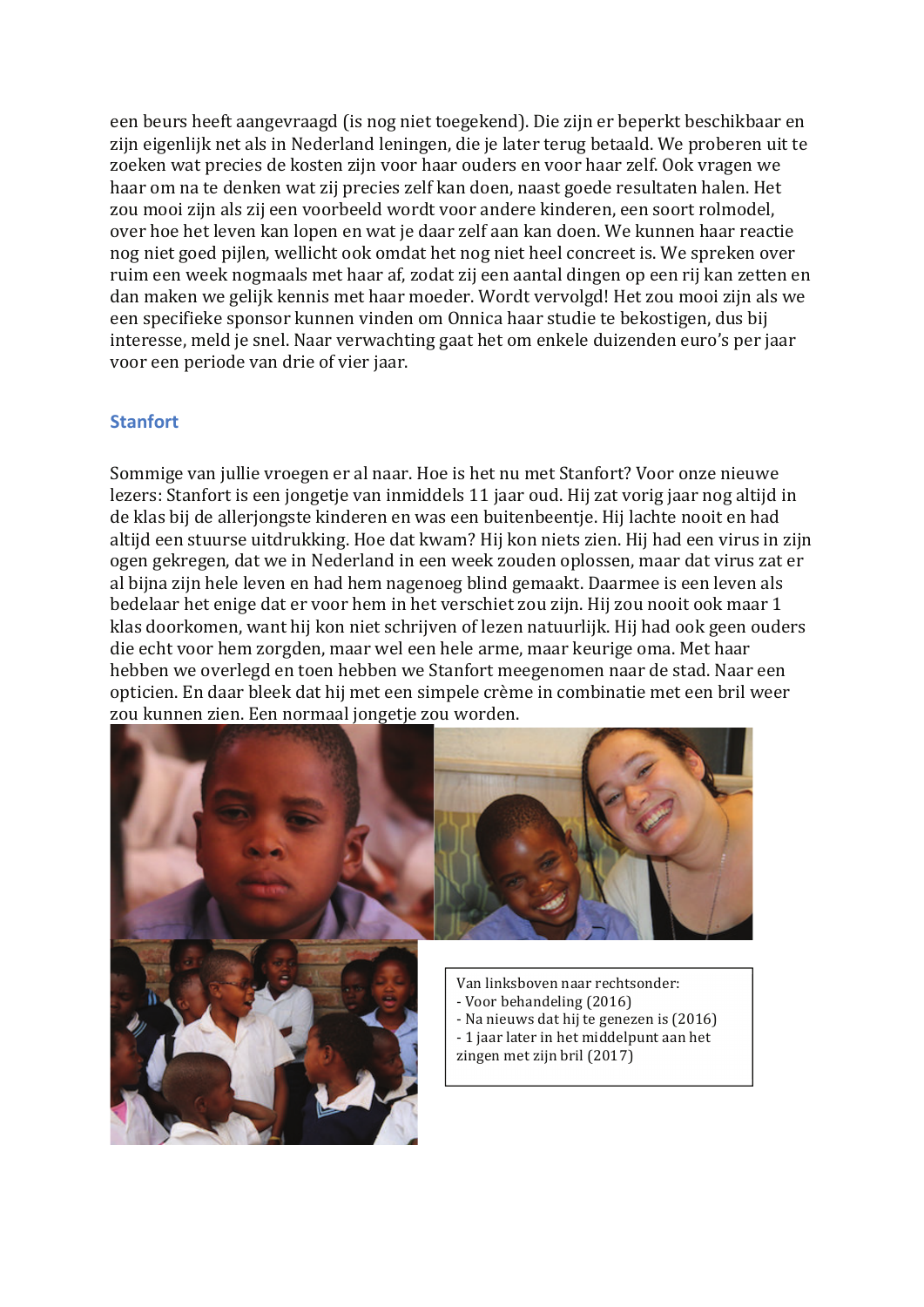Wat er toen gebeurde, was een soort van een wonder. Het stuurse jongetje veranderde in een blij lachend kind. Hij werd druk en ondeugend en de volgende dag hebben we nog nooit een jongetie zo fanatiek zien hoelahoepen. We hebben hem achtergelaten met drie tubes oog crème, de leraren en oma geïnstrueerd en ze op hun hart gedrukt de crème zorgyuldig te gebruiken en helemaal op te maken.

Inmiddels zijn we een jaar verder. Stanfort is dit jaar over gegaan en zit nu in grade 2. De gedragsverandering bij het jongetje is enorm. Hij speelt en lacht nog steeds. Meestal draagt hij zijn brilletje, maar niet altijd, want hij wordt er ook mee gepest. Zijn ogen zijn nog niet zo ver genezen als we gehoopt hadden, maar hij is er heel veel beter aan toe dan vorig jaar.

Dit jaar proberen we de opticien naar school te krijgen. Dat is nog niet gelukt. En dan bij alle kinderen te testen hoe hun ogen er aan toe zijn. Veel kinderen klagen over oogproblemen en hoofdpijn. Britt heeft uit Nederland een stuk of 30 goedkope brillen meegenomen van verschillende sterktes. Die kunnen dan uitgedeeld worden aan die kinderen die het het hardst nodig hebben. En mooie bijvangst is dan dat Stanfort met zijn brilletje geen uitzondering meer is.

## **Frans**

Frans kennen we niet van Boithuto, maar kwamen we tegen bij de 'Bou & Hardeware', een winkel in Lephalale. We kopen daar oranje verf en raken aan de praat. Als hij hoort dat de verf voor Boithuto is, vindt hij het geweldig. Het is zijn oude school. Hij kent alle leraren nog. Hij was er pas nog geweest en hij had gezien hoeveel er veranderd was. Als hij hoort dat dat het werk is van onze stichting zijn we zijn helden. En we krijgen meteen meer korting op de verf  $\odot$ .



## Projectenoverzicht

Voor de geïnteresseerde lezer een overzicht van alle deelprojecten die we op dit moment onderhanden hebben, gekoppeld aan de doelstellingen van onze Stichting. We hebben dit keer veel meer succesvol in beweging gekregen dan vorig jaar. Dat komt deels omdat we voort bouwen op afgelopen jaren, deels ook omdat we langer ter plekke zijn. Gevolg is wel dat ons budget er doorheen vliegt en we bij deze toch weer een oproep doen voor extra donaties, vooral gericht aan onze zakelijke relaties. De bodem van ons budget is namelijk in zicht, maar de bodem van het aantal zinvolle en concrete projecten nog niet. Uiteraard werken we mee aan het maken van foto's op verzoek en kun je ook je eigen naam aan een deelproject verbinden, mits het gehele deelproject voor rekening komt van 1 sponsor / donateur.

Nog niet over alle deelprojecten hebben we dit jaar geschreven, maar dat komt vanzelf als je blijft lezen ©. Deelprojecten met een nummer dat begint met een B zijn voor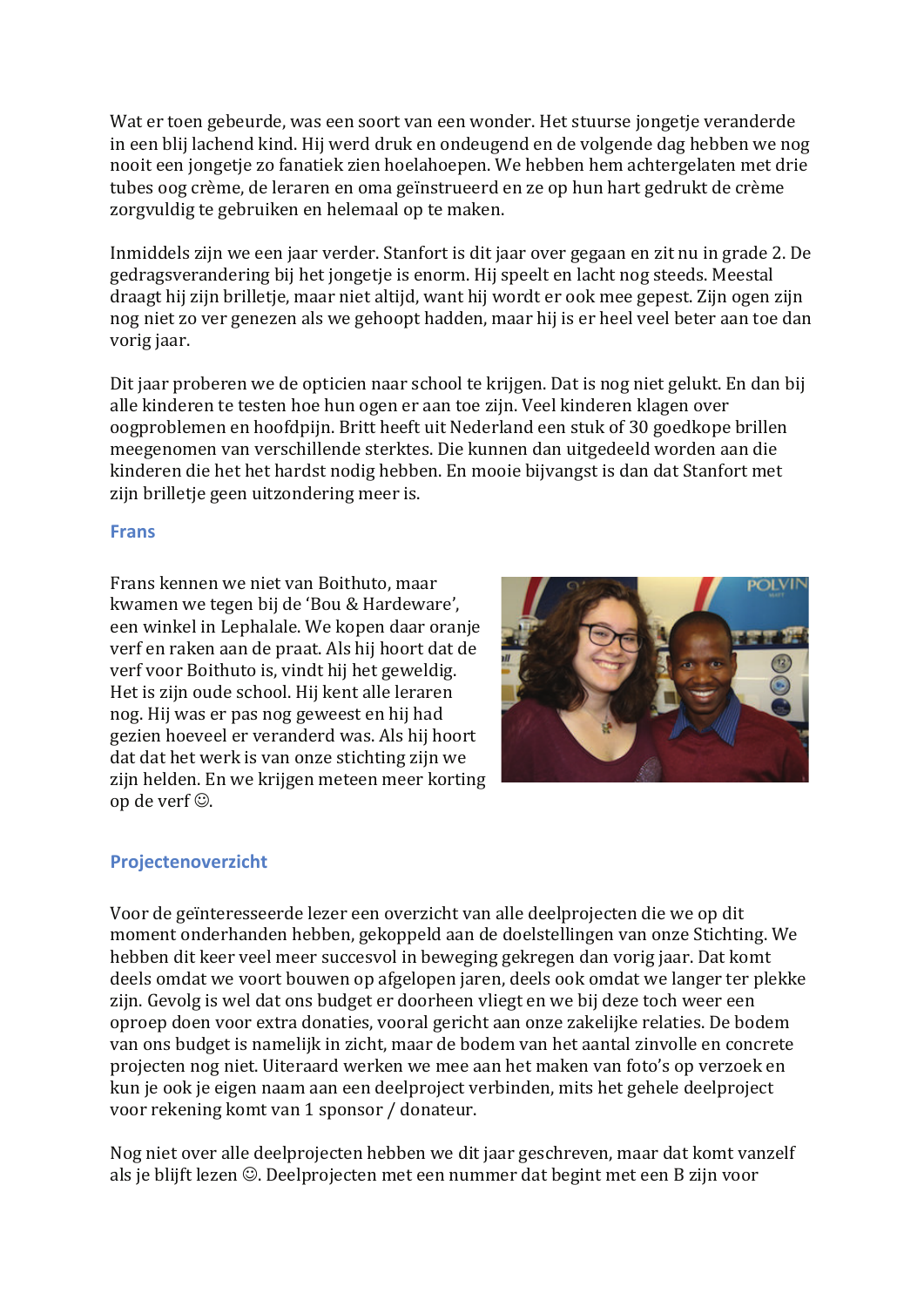Boithuto Combined School. De deelprojecten met een M zijn voor de kindercrèche in Motlopi. En de deelprojecten met een H zijn voor de Mosima Primary School (in Hlagalakwena).

| Nr             | Naam                                | <b>Status</b>                                                                                                                                                                                                                                                                                                                                                                                                                                                                                                              |
|----------------|-------------------------------------|----------------------------------------------------------------------------------------------------------------------------------------------------------------------------------------------------------------------------------------------------------------------------------------------------------------------------------------------------------------------------------------------------------------------------------------------------------------------------------------------------------------------------|
| <b>B13</b>     | Uitbreiden kostschool               | Gereed                                                                                                                                                                                                                                                                                                                                                                                                                                                                                                                     |
| <b>B17</b>     | Schoolbus                           | Doorlopend, in principe verantwoordelijkheid Department of Education                                                                                                                                                                                                                                                                                                                                                                                                                                                       |
| <b>B20</b>     | Schooluniformen                     | We gaan behoeften komende weken nog inventariseren. Er lijkt nu geen directe<br>noodzaak te zijn.                                                                                                                                                                                                                                                                                                                                                                                                                          |
| <b>B24</b>     | Aankoop grond en<br>aanleg waterput | Loopt circa een jaar, eerste approval voor afsplitsing is binnen $\textcircled{}\otimes \textcircled{}$                                                                                                                                                                                                                                                                                                                                                                                                                    |
| <b>B36</b>     | (Licht) medische hulp               | We proberen opticien op school te krijgen, die testen kan doen met alle<br>leerlingen. We hebben circa 30 brillen bij ons uit NL van verschillende sterktes<br>die toegewezen kunnen worden.                                                                                                                                                                                                                                                                                                                               |
| M <sub>2</sub> | Nieuw gebouw:<br>kinderdagverblijf  | Door verbeteren van de mogelijkheden van kinderopvang, hoeven de oudere<br>kinderen niet op de jongere kinderen te passen en kunnen ze gewoon naar<br>school                                                                                                                                                                                                                                                                                                                                                               |
| H <sub>2</sub> | Nieuw gebouw:<br>sanitair hostel    | De school kan starten met een hostel als er alleen douches aangelegd worden,<br>door een tweetal van de leegstaande klaslokalen voorlopig te gebruiken als<br>slaapvertrekken. We willen dit jaar dan ook minimaal een sanitaire ruimte<br>realiseren en ontvangen daarvoor een offerte.                                                                                                                                                                                                                                   |
| H3             | Nieuw gebouw:<br>hostelfaciliteiten | De wens is uiteindelijk een hostel te plaatsen voor 200 kinderen. Wij hebben nu<br>een gebouw ontworpen (18*7 meter) dat ruimte biedt aan 24 kinderen inclusief<br>het bijbehorende sanitair. Idee is dit gebouw voor gebouw neer te zetten en pas<br>de volgende fase te starten als het bestaande gebouw vol zit en er voldoende<br>aanvragen zijn. Er zullen dan uiteindelijk maximaal acht gebouwen geplaatst<br>worden. Vanuit Mosima zijn aanvullende verzoeken te verwachten op gebied<br>van overige faciliteiten. |
| H <sub>4</sub> | Inrichting hostel                   | We hebben voor dit jaar 10 stapelbedden besteld inclusief matrassen en<br>beddengoed, waarmee de eerste start van het hostel een feit zal zijn, mits het<br>lukt tijdig sanitair te organiseren.                                                                                                                                                                                                                                                                                                                           |

| Doel 1: Verbeteren toegang tot het onderwijs |
|----------------------------------------------|
|----------------------------------------------|

## Doel 2: Verbeteren kwaliteit van het onderwijs zelf

| Nr         | Naam                                     | <b>Status</b>                                                                                                                                                                                                                                                                                                                                                                                                                                                                                                                                                                                                                                                                                                                       |
|------------|------------------------------------------|-------------------------------------------------------------------------------------------------------------------------------------------------------------------------------------------------------------------------------------------------------------------------------------------------------------------------------------------------------------------------------------------------------------------------------------------------------------------------------------------------------------------------------------------------------------------------------------------------------------------------------------------------------------------------------------------------------------------------------------|
| B0/M0/H0   | Little Smile Actions                     | Doorlopend, alles wat een lach op een gezicht van een leerling kan                                                                                                                                                                                                                                                                                                                                                                                                                                                                                                                                                                                                                                                                  |
|            |                                          | toveren valt hieronder                                                                                                                                                                                                                                                                                                                                                                                                                                                                                                                                                                                                                                                                                                              |
| <b>B23</b> | <b>Studiebeurs</b>                       | In gesprek met Onnica die leraar wil worden (zie deze nieuwsbrief)                                                                                                                                                                                                                                                                                                                                                                                                                                                                                                                                                                                                                                                                  |
|            | individuele leerlingen                   |                                                                                                                                                                                                                                                                                                                                                                                                                                                                                                                                                                                                                                                                                                                                     |
| <b>B25</b> | Digitalisering                           | Inventarisatie gedaan van alle aanwezige middelen. Het plan is om vier<br>computers gereed te maken voor gebruik door leerlingen (erg oude<br>modellen, maar volstaan om te leren typen en word, excel en<br>powerpoint). Daarnaast vier laptops gereed maken (worden deels ge-<br>upgrade) voor leraren, waarbij er 1 aangesloten wordt op internet.<br>Daarbij worden ook de printers aangesloten en komt er een aparte<br>kopieermachine (met goedkopere toner). Oude spullen die niet meer<br>bruikbaar zijn, worden afgevoerd.<br>Dit alles in combinatie met een training van 2 weken a 2 uur per dag en<br>gevolgd door monitoring van een bedrijf ter plekke (we hebben<br>eindelijk, eindelijk een goed bedrijf gevonden!) |
| <b>B29</b> | Extra leraar (NL of<br>Afrikaans)        | Het is een grote wens voor minimaal een jaar een NL leraar toe te<br>voegen aan het leraren team, om de kwaliteit van het onderwijs een<br>boost te geven. Dit zou een doorgewinterde leraar moeten zijn, die goed<br>in staat is aan te sluiten in de Afrikaanse cultuur en bereid is tegen een<br>onkostenvergoeding te werken.<br>Voor wat betreft het Afrikaanse team lijkt het op dit moment zo dat het<br>Department of Education het team weer gaat aanvullen tot zes leraren<br>(op dit moment zijn er maar vier aanwezig). Dat zou fantastisch nieuws<br>zijn.                                                                                                                                                             |
| <b>B35</b> | Studieboeken en<br>onderwijsleermiddelen | Aanvullen van ontbrekend studiemateriaal. We ontvangen de lijst met<br>wat ontbreekt en zullen dat aanvullen.                                                                                                                                                                                                                                                                                                                                                                                                                                                                                                                                                                                                                       |